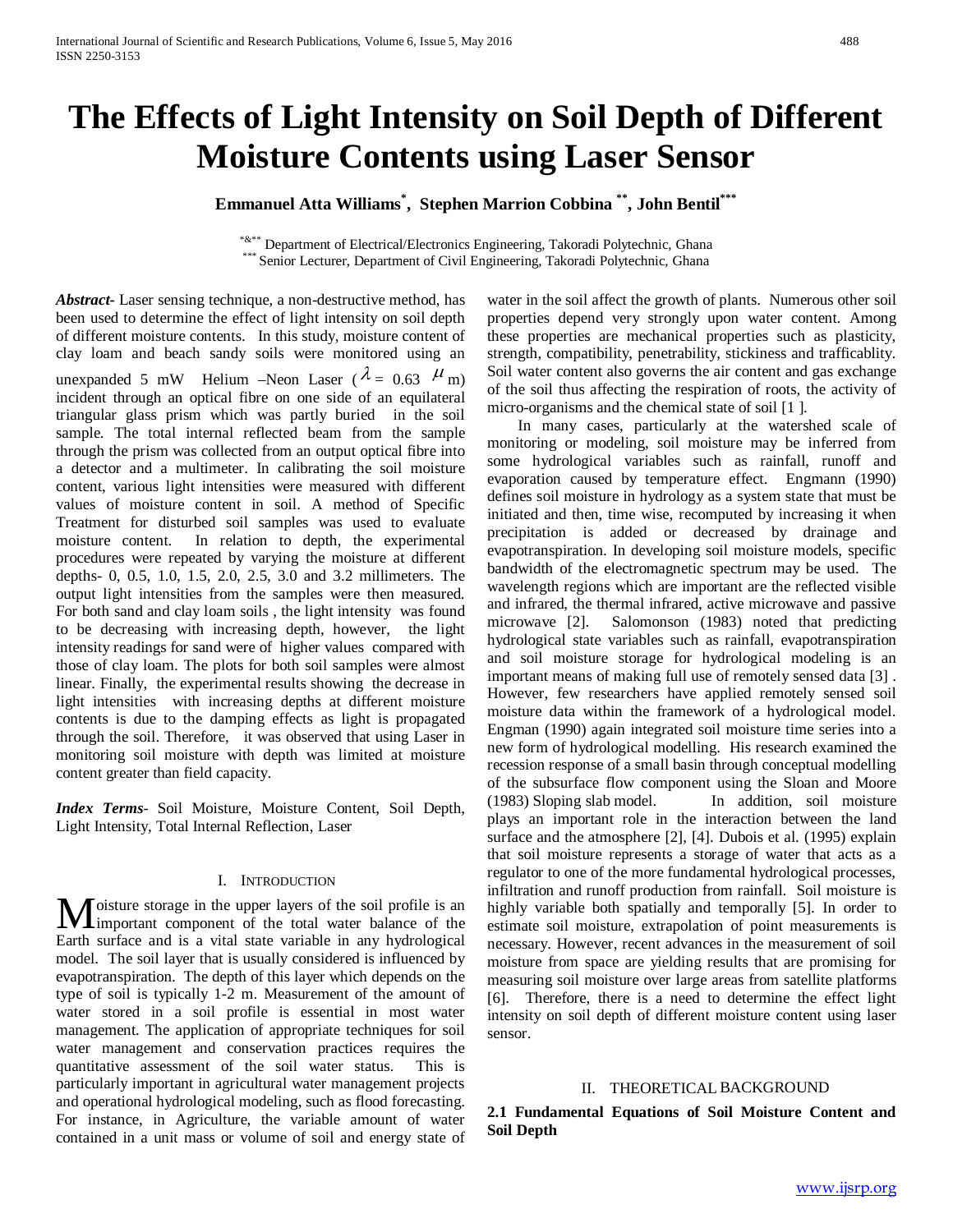International Journal of Scientific and Research Publications, Volume 6, Issue 5, May 2016 489 ISSN 2250-3153

 The "per mass" or "per volume" fraction of water in the soil can be characterized in terms of soil wetness or soil moisture content.

The mass wetness, w, is given by

(1)  $w = M_w / M_s$ 

where

Mw is the mass of water

Ms is the mass of dry soil.

Also, the volume wetness,  $\theta$ , is the ratio of water volume Vw to the total (bulk) soil volume Vt.

Thus  $\theta = V_{\rm w}/V_{\rm t}$ 

(2)

where

the total soil volume  $Vt = V<sub>S</sub> + Vw + Va$ 

Vs is the volume of solids

Va is the volume of air

Vw is the volume of water

The equations (1) and (2) can be related to each other by the bulk density ρb and the density of water ρw as

$$
\theta = w(\rho_b/\rho_w)
$$

The water content of a soil profile can also be expressed in terms of depth. This is obtained by multiplying the volume wetness by the depth of the soil profile.

Therefore,  $\theta_z = \theta$ ,  $z$ (4) where

 $\theta$ <sub>z</sub> is the equivalent depth of water and z is the depth of soil [1].

#### **2.2 The Empirical Formula**

 An empirical relation can be deduced between light intensity and moisture content since the behaviour of moisture in soil seems exponential. It is observed that the light intensity increases as moisture content increases for the following soil samples at undisturbed states: Clay loam and Beach sand.

| Thus the expression is given by | $I = a \exp(b \theta_{g})$ |
|---------------------------------|----------------------------|
| (5)                             |                            |
|                                 | $1.7 \quad 1.7 \quad 1.7$  |

The expression finally becomes  $\ln I = \ln a + b \theta_g$ (6 )

where I is the light intensity across the soil sample,  $\sigma_{g}$  is the moisture content by mass and *a* and *b* are constants. This is the regression equation for the soil samples and it differs from the type of soil sample, since the constants differ. The correlation between light intensity and moisture content for the soil sample

resulted in a highly significant 
$$
(r^2 = 0.99)
$$
.

## III. EXPERIMENTAL SET UP AND PROCEDURE

 About 360g of each of the samples were weighed and recorded. Five grams of water was added to each of the samples and mixed uniformly in a glass container and the total mass was measured and recorded. Fifty grams of each of the disturbed samples were put into separate crucibles. The moisture content of each sample was determined by gravimetric method : The samples were initially weighed , after which they were oven-dried at 105 degree Celsius for 24 hours and reweighed to determine the change in mass. Hence the moisture content of each sample was determined by finding the change in mass before and after oven-dried. It was then expressed as percentage moisture content by mass. The remaining moist soil samples were packed into separate beakers and the optical method was performed to determine the light intensities across each sample. This method was known as Specific Treatment. The beam from the He-Ne laser source was then coupled into fiber 1.The emerging beam from fiber 1 was incident at a critical angle of  $62^\circ$  after total internal reflection had occurred at one of the reflecting surfaces of the glass prism placed 2 mm inside the moist packed samples.

 This beam after being totally internally reflected by the prism surface was carried further by fiber 2 to the detector and the light intensities across each sample were determined using multimeter. The water content of each sample was increased for five ( 5 ) additional times in steps of five (5) grams. While the same mass of each sample was taken and oven-dried to determine the change in mass, their corresponding light intensities by the laser source were measured respectively by repeating the above optical procedure. The percentage moisture content by mass was then calculated for each soil sample.

 In relation to depth, the experimental procedures were repeated by varying the moisture at different depths- 0, 0.5, 1.0, 1.5, 2.0, 2.5, 3.0 and 3.2 millimeters. The output light intensities from the samples were then measured. In order to dry and evaporate water from the soil, a 60 Watts incandescent light and a fan were placed above the soil sample container and made to operate simultaneously.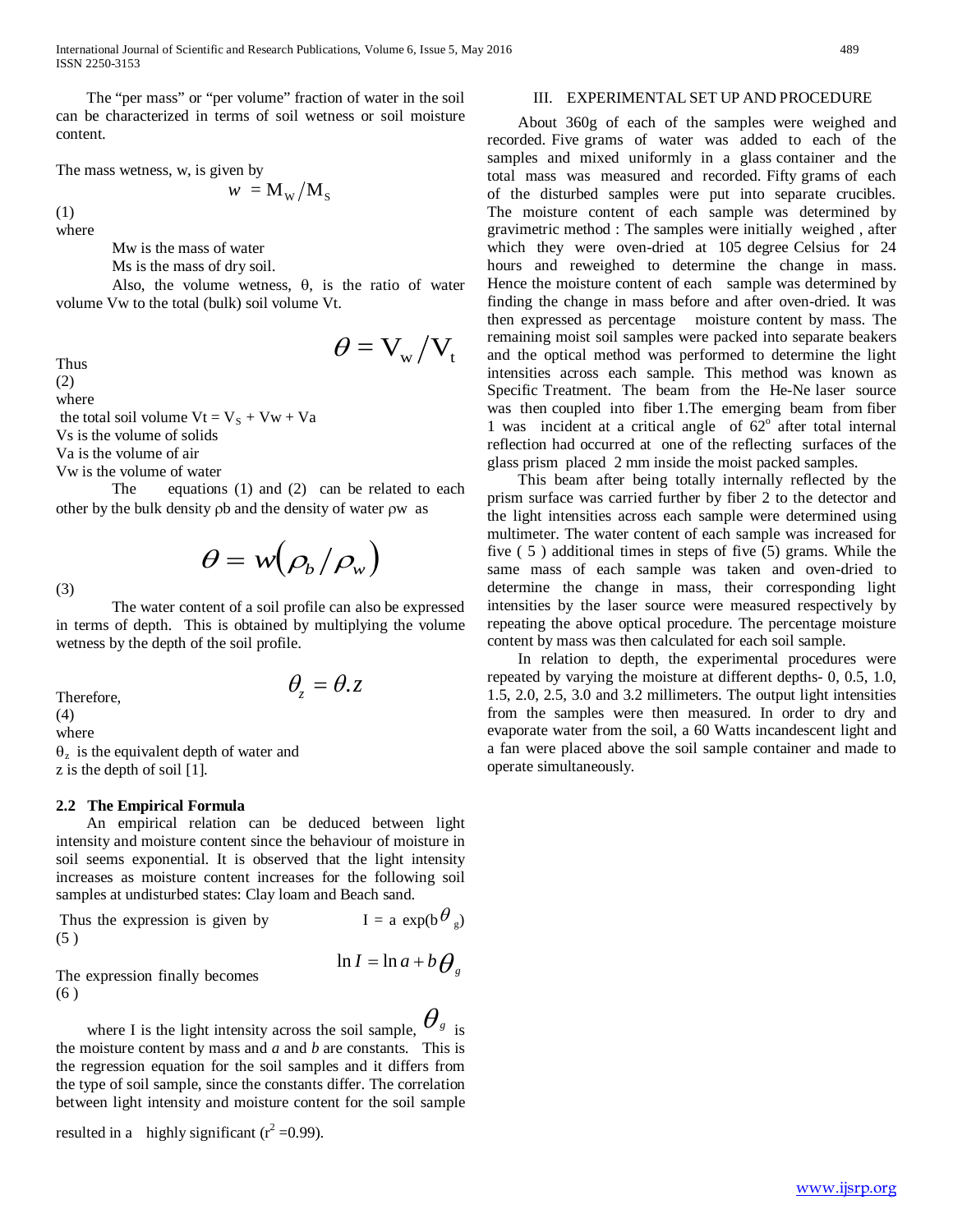

**Figure (1): Experimental System Set-up**



**A. The Relationships between Light Intensity and Moisture Content For Disturbed Clay loam** 



**Fig 2: Graph of natural log of Light Intensity with Moisture Content for Disturbed Clay Loam**

B. The Relationships between Light Intensity and Moisture Content for Disturbed Sand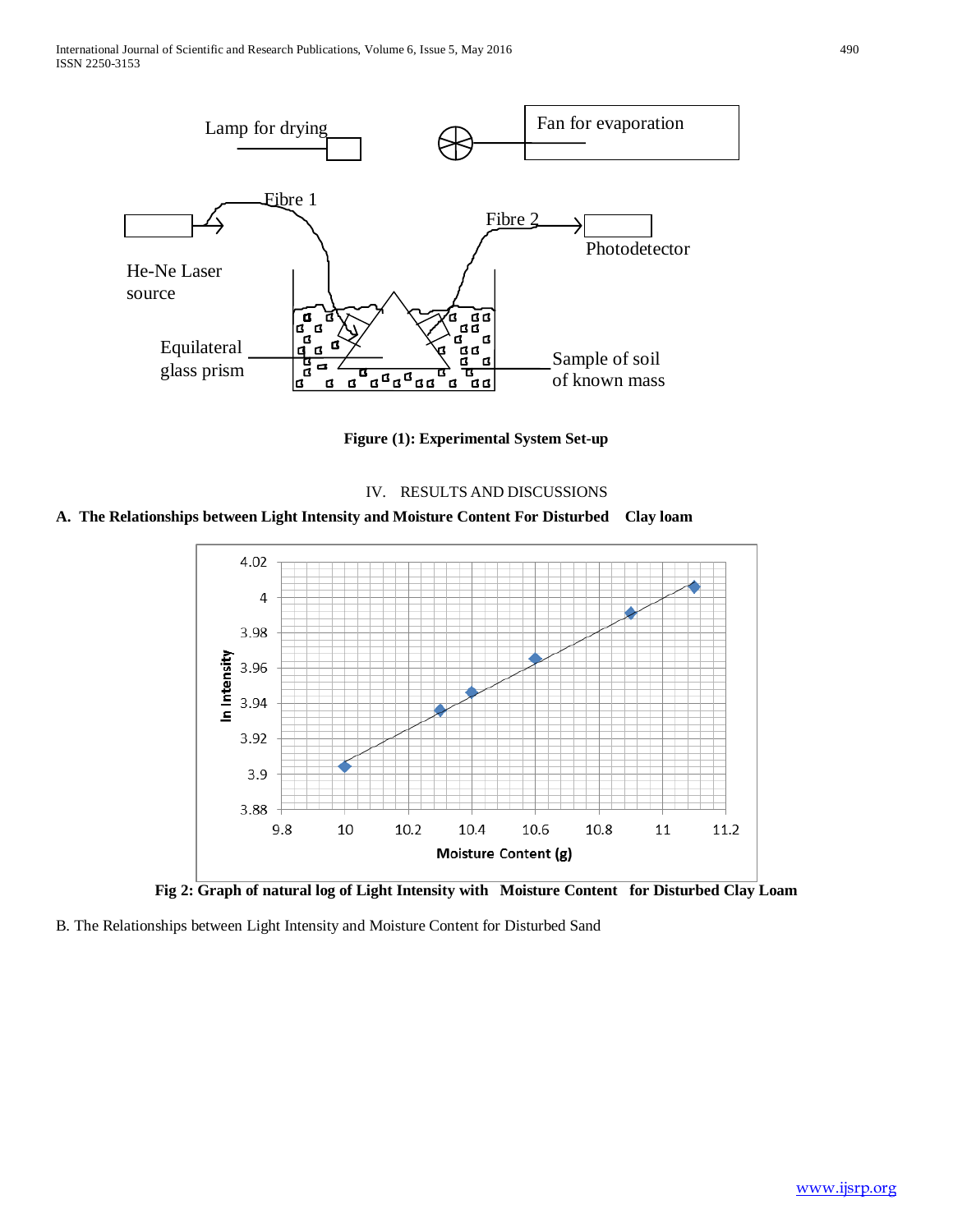

**Fig 3 : Graph of natural log of Light Intensity with Moisture Content for Disturbed Sand**

 It was found from the plots of both samples that the light intensity was increasing with increasing moisture content. Also, the light intensity readings for clay loam soil were greater than that of beach sand. The values of moisture content and light intensity for disturbed clay loam were found to be greater than that of disturbed beach sand. The plots were found to be linear and the relationship between the light intensity (arb.units) and moisture content was a positive exponential function which follows a relationship of I=aexp( $b\theta$ <sub>v</sub>), where a and b are constants perculiar to a particular soil and "a" was evaluated to be intensity value at which minimum moisture occurs.

## **C. The Relationships between Light Intensity and Soil Depth for Disturbed Soils of different Moisture Contents**

(i) Dry Soil (0g Moisture Content)

 The plot of values of light intensities and their corresponding depths for sand and clay loam soils with 0 gram ( dry soil) of moisture content each are shown in figure 4. For both sand and clay loam soils , the light intensity was found to be decreasing with increasing depth, but the light intensity readings for sand were of higher values compared with those of clay loam both at disturbed state. The plots for both soil samples were almost linear.



**Fig. 4: A graph of light Intensity versus Depth for disturbed Clay loam and Beach Sand with 0g of moisture content**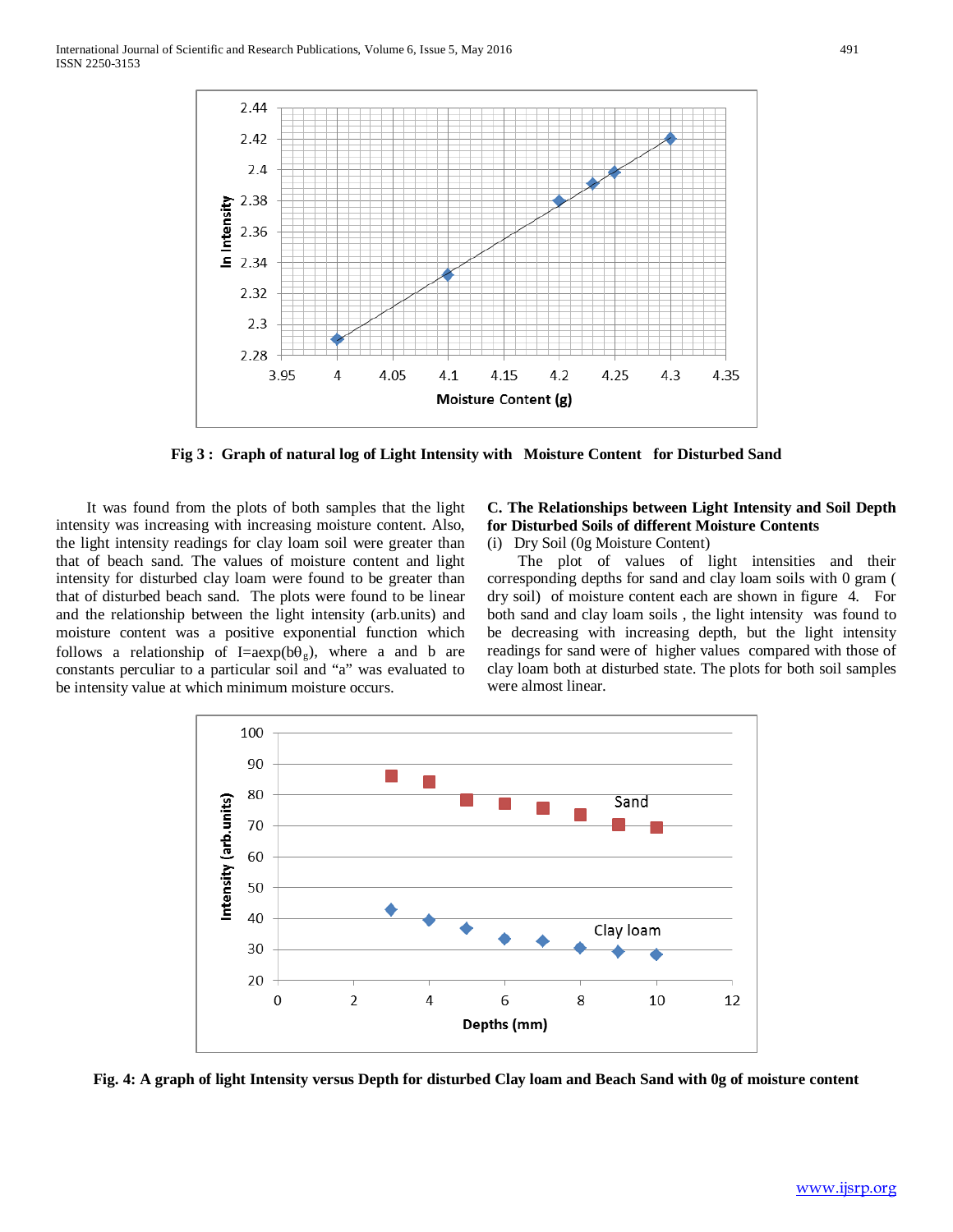## (ii) 5g of Moisture Content

 The plot of values of light intensities and their corresponding depths for sand and clay loam soils with 5 grams of moisture content each are shown in figure 5. For sand and clay



**Fig. 5 : A graph of light Intensity versus Depth for disturbed Clay loam and Beach Sand with 5g of moisture content**

## (iii) 10g of Moisture Content

 The plot of values of light intensities and their corresponding depths for sand and clay loam soils with 10 grams of moisture content each are shown in figure 6. For sand and clay loam soils, the light intensity values were also found to be

decreasing with increasing depth. The light intensity readings for these soil samples were also varied within a chosen depth range. The plot of the sand was not linear but that of clay loam was found to be almost linear.



**Fig. 6 : A graph of light Intensity versus Depth for disturbed Clay loam and Beach Sand with 10g of moisture content**

loam soils, the light intensity readings were found to be decreasing with increasing depth. The plots were also found to be almost linear.